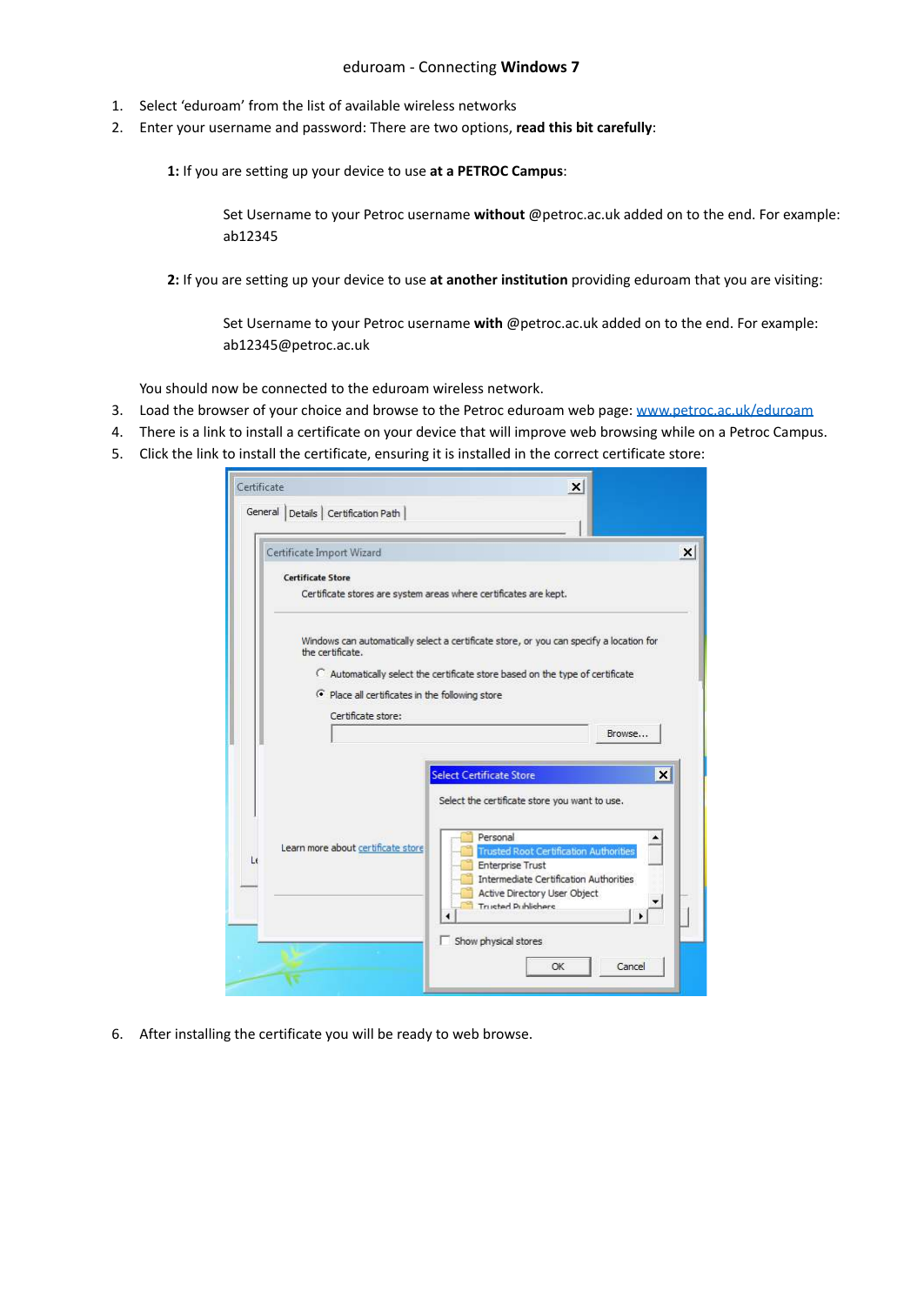## Windows 7 FAQ:

If you receive the following message, you will need to make the following modification to the eduroam connection settings:



## Follow these steps:

Click on the wireless symbol by the clock and Right Click on the eduroam connection, and select properties:



1. Click the Settings button

| eduroam Wireless Network Properties |                                         |          |
|-------------------------------------|-----------------------------------------|----------|
| Security<br>Connection              |                                         |          |
| Security type:<br>Encryption type:  | WPA2-Enterprise<br>AFS                  |          |
|                                     |                                         |          |
|                                     |                                         |          |
| Microsoft: Protected EAP (PEAP)     | Choose a network authentication method: | Settings |
| time I'm logged on                  |                                         |          |
|                                     |                                         |          |
| Advanced settings                   |                                         |          |
|                                     |                                         |          |
|                                     |                                         |          |
|                                     |                                         |          |
|                                     | OK                                      | Cancel   |

2. Take the tick out of the Validate Server Certificate Box: